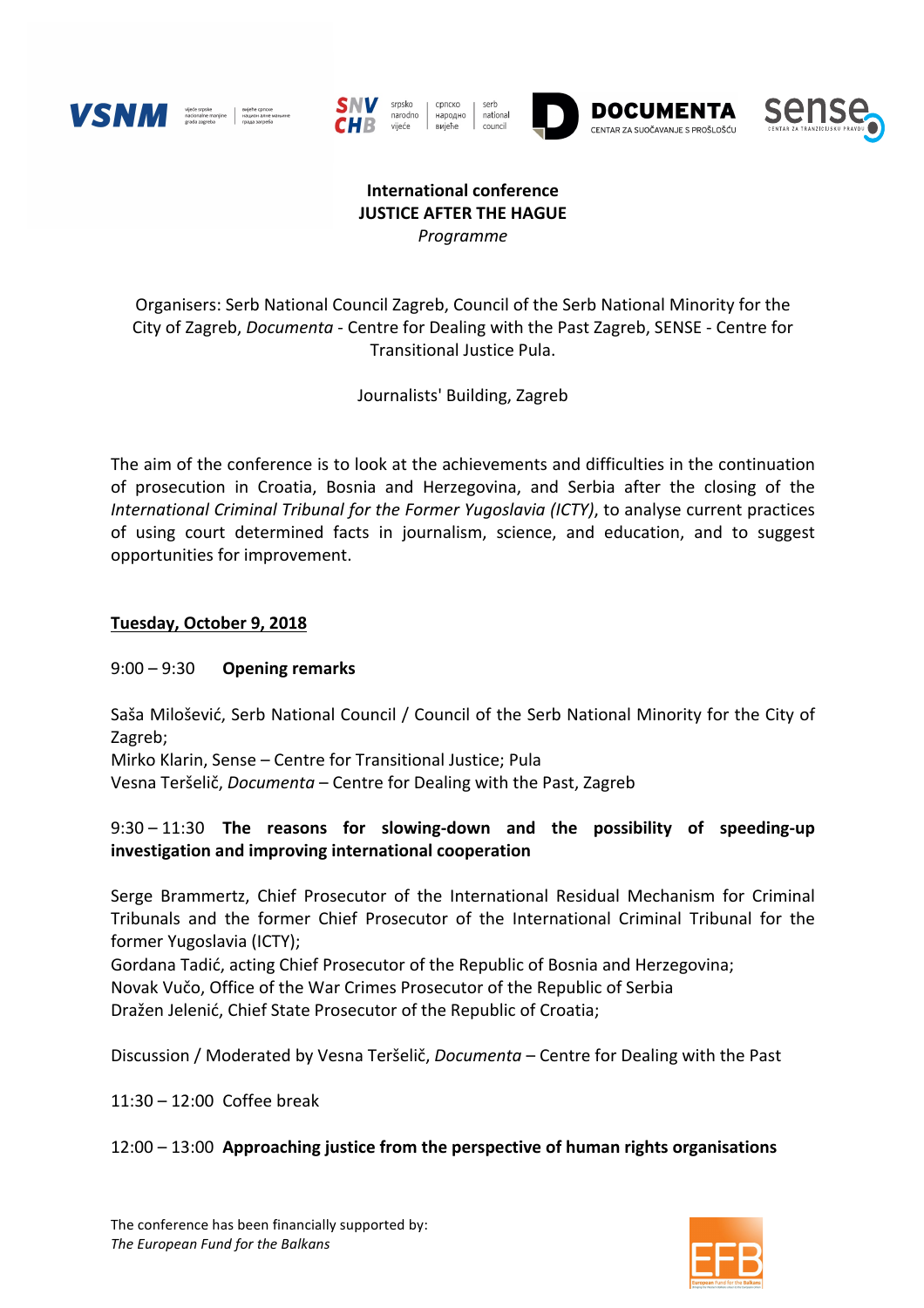Slaven Rašković, author of "War Crimes Against the Serbs in Croatia 91 -95", Zagreb Marina Kljajić, Humanitarian Law Centre, Belgrade; Zoran Pusić, Civic Committee for Human Rights, Zagreb; Sandra Orlović, human rights activist, Sarajevo; Refik Hodžić, transitional justice expert, Prijedor Milorad Pupovac, Serb National Council, MP

Discussion / Moderated by Milena Čalić Jelić, *Documenta* - Centre for Dealing with the Past

 $13:00 - 14:00$  Lunch break

### 14:00 – 15:30 Challenges of regional cooperation in processing war crimes

A representative from the Ministry of Justice of the Republic of Croatia; Jelena Đokić Jović, *Documenta* – Centre for Dealing with the Past, Zagreb; Dejan Jović, Faculty of Political Sciences, Zagreb; Nikola Barović, attorney-at-law, Belgrade

Discussion / Moderated by Vesna Teršelič, *Documenta* – Centre for Dealing with the Past

 $15:30 - 16:00$  Coffee break

## 16:00 – 18:00 The Hague Tribunal and war crime trials in the eyes of the public

Diane Orentlicher, American University, Washington, author of "Some Kind of Justice - The ICTY's Impact in Bosnia and Serbia":

Klaus Bachmann, Institute of Political Science at the School of Social Psychology, University of Warsaw:

Ivica Đikić, *Novosti*, weekly magazine, Zagreb;

Jelena Diković, *Danas*, daily newspaper, Belgrade;

Mira Oklobdžija, researcher, The Hague;

Nemanja Stjepanović, journalist and activist, Belgrade

Discussion / Moderated by Eugen Jakovčić, *Documenta* – Centre for Dealing with the Past

### **Wednesday, October 10, 2018**

### 9:00 - 11:00 Using court determined facts in scientific and educational work

Dea Marić, Faculty of Humanities and Social Sciences, University of Zagreb / Croatian History Teachers' Association;

Marko Šuica, Faculty of Philosophy, University of Belgrade;

Miljenko Hajdarović, Association for Education and Human Rights Promotion, Čakovec; Jasna Pašić, Faculty of Pedagogy, University of Bihać